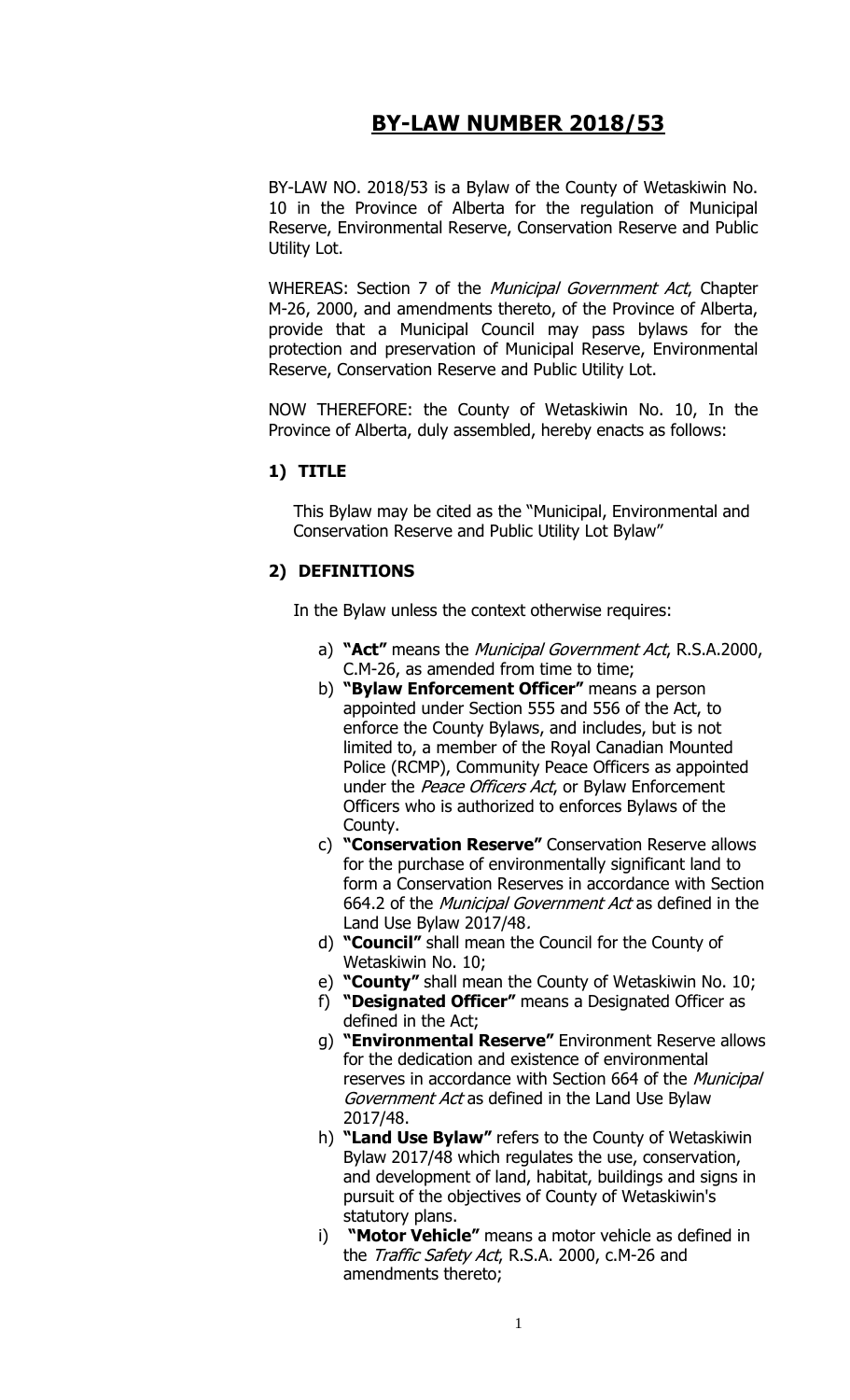- j) **"Municipal Reserve"** Municipal Reserve allows for the dedication and existence of Municipal Reserves in accordance with Section 665 and 666 of the Municipal Government Act as defined in the Land Use Bylaw 2017/48.
- k) **"Off-Highway Vehicle"** means an off-highway vehicle as defined in the Off Highway Vehicle Regulation AR139/2002 and amendments thereto;
- l) **"Permit"** shall mean a term used to describe the registration envelope and system to collect user fees and or a form of written permission from a Peace Officer/Bylaw officers;
- m) **"Person"** means an individual, groups of persons, a firm, a partnership or a body corporate;
- n) **"Public Lands"** means all lands under the ownerships and control of Her Majesty the Queen in Right of Canada, her Majesty the Queen in Right of Alberta, or the County.
- o) **"Public Utility Lot"** means land required to be used for public utility purpose.
- p) **"Violation Ticket"** means a violation ticket issued pursuant to Part II of the Provincial Offences Procedures Act.

# **3) OFFENSES**

3.1 No person shall interfere with the right of others to the quiet and peaceful enjoyment of Municipal Reserve, Environmental Reserve, Conservation Reserve or Public Utility Lot;

3.2 No person on any Municipal Reserve, Environmental Reserve, Conservation Reserve or Public Utility Lot shall:

- a) cut, break, bend, remove or in any way damage or deface any turf, tree, shrub, hedge, plant, flower or structure;
- b) dig in the earth or remove any tree, plant, shrub or manmade structure;
- c) place or erect any structures;
- d) discard any liquid or solid waste on land or water;
- e) camp or take up occupation;
- f) discharge any firearms;
- g) hunt or trap any animals;
- h) light any outdoor fire;
- i) discharge any fireworks;
- j) park or operate any motorized or off-highway vehicle in accordance with Bylaw No. 2012/13;
- 3.3 No person shall, without written authorization:
	- a) create a trail through a Municipal Reserve, Environmental Reserve, Conservation Reserve or Public Utility Lot in accordance with the Land Use Bylaw;
	- b) graze livestock or harvest hay on a Municipal Reserve or Public Utility Lot;
	- c) display or post any sign or advertisement in the Municipal Reserve, Environmental Reserve, Conservation Reserve or Public Utility Lot;

3.4 No personal shall obstruct any Bylaw Enforcement or Peace Officer in the performance of his/her investigation and lawful authority to enforce this bylaw;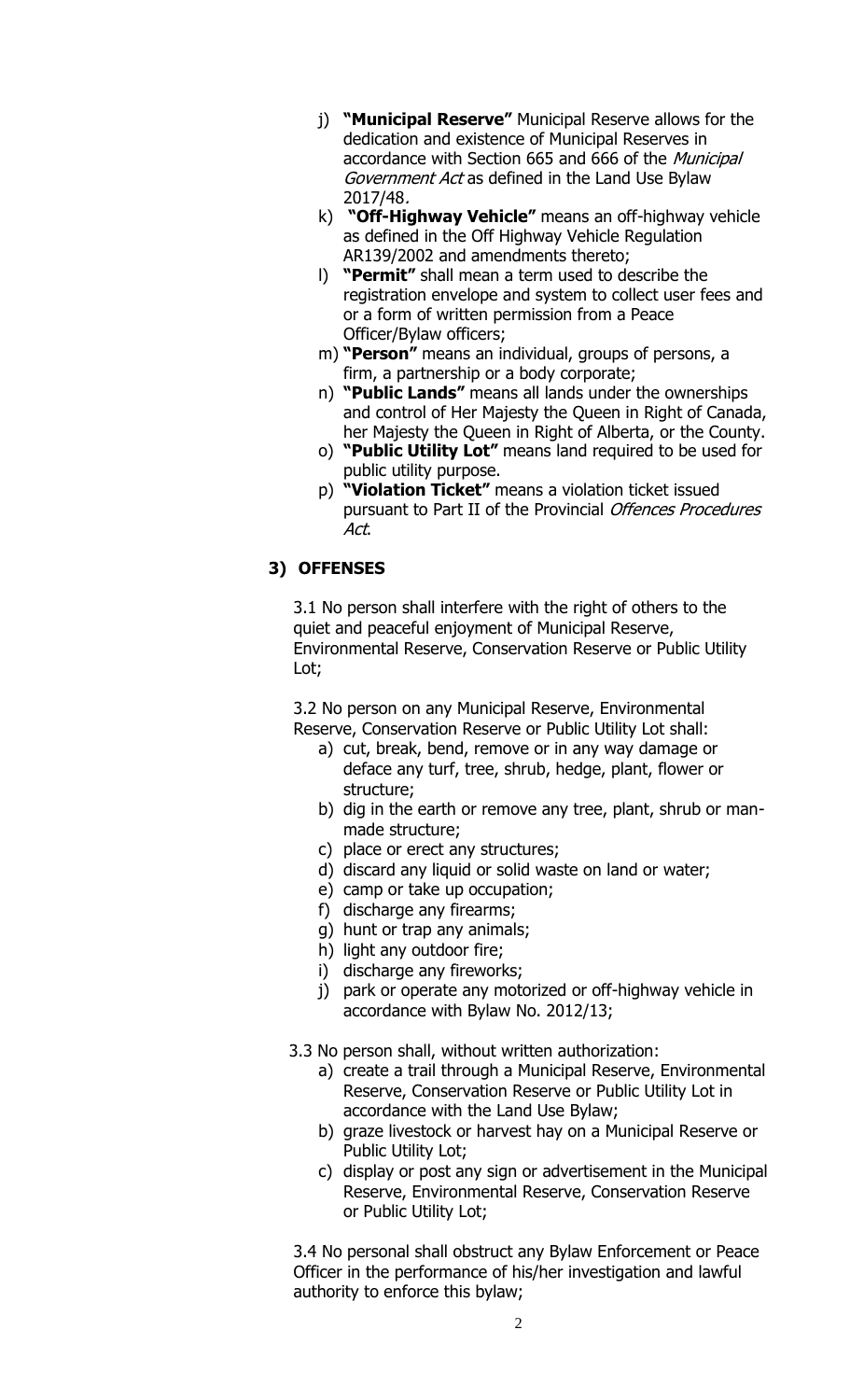### **4) ENFORCEMENT**

4.1 A Bylaw Enforcement Officer or Designate may investigate any complaint received in relations to any Municipal Reserve, Environmental Reserve, Conservation Reserve or Public Utility Lot.

4.2 A Bylaw Enforcement Officer or Designate may enforce the provision of this By-law, and may issue a Violation Ticket to any person who violates any provision of this Bylaw as set out in Section 8 of this Bylaw.

### **5) RECLAIMING**

5.1 The owner of any property removed from a Municipal Reserve, Environmental Reserve, Conservation Reserve or Public Utility Lot may reclaim their property by paying to the County the fee or fees owing as set out in Section 7 of this Bylaw;

### **6) DISPOSAL**

6.1 The Bylaw Enforcement Officer shall not sell, destroy or otherwise dispose of property removed from a Municipal Reserve, Environmental Reserve, Conservation Reserve or Public Utility Lot for thirty (30) days from the date of removal.

# **7) PENALTIES**

7.1 Any person who violates any provisions of this Bylaw is guilty of an offence and is liable on summary conviction to:

- a) For a first offence, a fine of five hundred dollars (\$500).
- b) For subsequent offences, a fine of one thousand dollars (\$1,000).
- c) If property is taken into County control, a two hundred Dollar (\$200) removal and storage fee shall also be charged.

### **8) VIOLATION TICKETS**

8.1 Where a Bylaw Enforcement Officer believes that a Person has contravened any provision of this Bylaw, he or she may serve upon such person a violation ticket provided by this Section either personally or by mailing or leaving the same at his/her last known address and such service shall be adequate for the purpose of this Bylaw.

8.2 A violation ticket shall be in such form as determined by the County and shall state the Section of the Bylaw which was contravened and the amount which is provided in Section 7 of this Bylaw, that will be accepted by any in lieu of prosecution.

8.3 Notwithstanding the provisions of this Section, a person to whom a violation ticket has been issued pursuant to this Section may exercise his or her right to defend any charge of committing a contravention of any of the provisions of this Bylaw